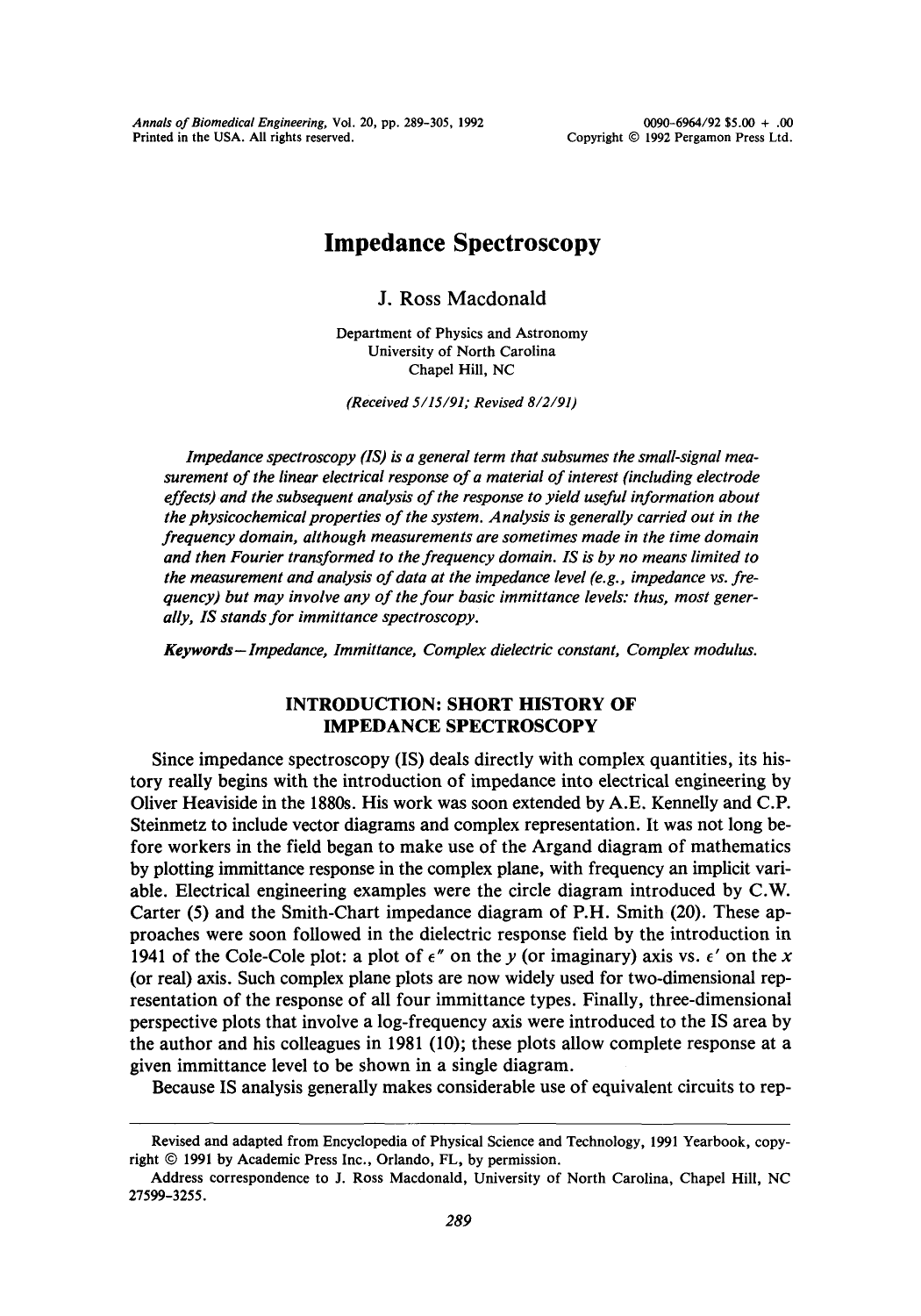resent experimental frequency response, the whole history of lumped-constant circuit analysis, which particularly flowered in the first third of the century, is immediately relevant to IS. Since then, much work has been devoted to the development of theoretical physicochemical response models and to the definition and analysis of various distributed circuit elements for use in IS-equivalent circuits along with ideal, lumped elements like resistance and capacitance. The preferred analysis method for fitting of IS data to either equivalent circuits or to a mathematical model is complex nonlinear least squares fitting (CNLS), introduced to the field in 1977 by Macdonald and Garber (8). In this procedure, all the parameters of a fitting model are simultaneously adjusted to yield an optimum fit to the data.

Early experimental work in the IS field is discussed in the 1987 book on IS (11) listed in the bibliography. Here it will suffice to mention the work of Grahame on electrolyte double-layer response, the technique of AC polarography pioneered by D.E. Smith (19), and the electrolyte studies of Randles and Somerton (15), Sluyters and Oomen (17), Buck and Krull (4), J.E. Bauerle (3), and the reviews of (1,2,18). Since the late 1960s, IS has developed rapidly, in large part because of the availability of new, accurate, and rapid measuring equipment. Modern developments are discussed in (6).

### CATEGORIES OF IMPEDANCE SPECTROSCOPY: DEFINITIONS AND DISTINCTIONS

There are two main categories of IS: electrochemical IS (EIS) and everything else. EIS involves measurements and analysis of materials in which ionic conduction strongly predominates. Examples of such materials are solid and liquid electrolytes, fused salts, ionically conducting glasses and polymers, and nonstoichiometric ionically bonded single crystals, where conduction can involve motion of ion vacancies and interstitials. EIS is also valuable in the study of fuel cells, rechargeable batteries, and corrosion.

The remaining category of IS applies to dielectric materials: solid or liquid nonconductors whose electrical characteristics involve dipolar rotation, and to materials with predominantly electronic conduction. Examples are single-crystal or amorphous semiconductors, glasses, and polymers. Of course, IS applies to more complicated situations as well, for example, to partly conducting dielectric materials with some simultaneous ionic and electronic conductivity. It is worth noting that although EIS is the most rapidly growing branch of IS, nonelectrochemical IS measurements came first and are still of great value and importance in both basic and applied areas.

In the EIS area in particular, an important distinction is made between supported and unsupported electrolytes. Supported electrolytes are ones containing a high concentration of indifferent electrolyte, one whose ions generally neither adsorb nor react at the electrodes of the measuring ceil. Such an added salt can ensure that the material is very nearly electroneutral everywhere, thus allowing diffusion and reaction effects for a low-concentration ion of interest to dominate the AC response of the system. Support is generally only possible for liquid electrochemical materials: it is often, but not always, used in aqueous electrochemistry. Solid electrolytes are unsupported in most cases of interest, electroneutrality is not present, and Poisson's equation strongly couples charged species. Because of this difference, the formulas or models used to analyze supported and unsupported situations may be somewhat or completely different.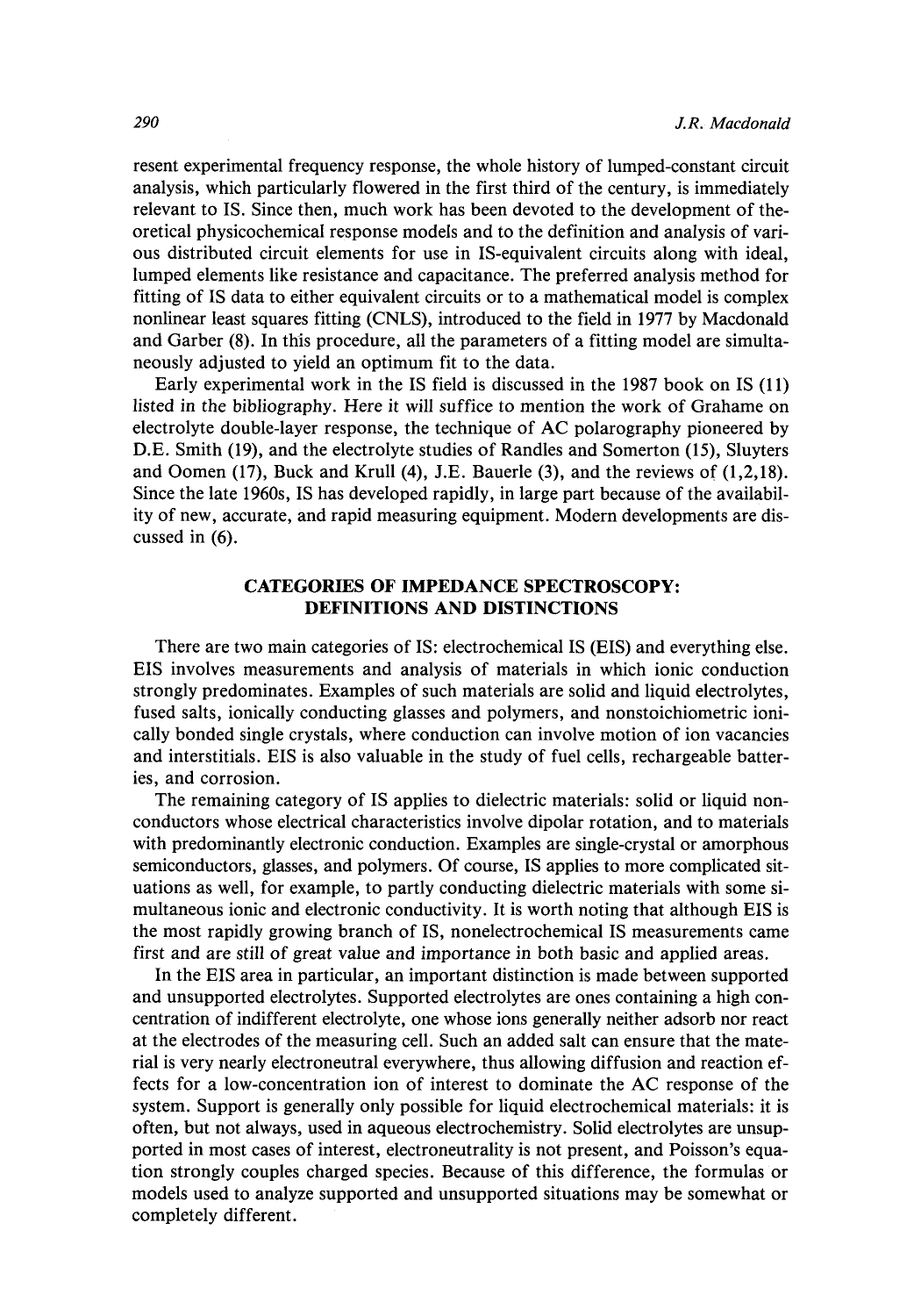### *Impedance Spectroscopy 291*

Another important distinction is concerned with static potentials and fields. In a material-electrode system without an applied static external potential difference (p.d.), internal p.d.s and fields are, nevertheless, generally present, producing space-charge layers at interfaces. For solids such regions are known as Frenkel layers and arise from the difference in work function between the electrode and the material. Because the static fields and charge concentrations in the material are inhomogeneous, exact small-signal solutions for the impedance of the system are impossible and numerical methods must be used.

In an electrolytic cell such static space-charge regions are only absent when the external static p.d. is adjusted so that the charge on the working electrode is zero-the point of zero charge (PZC)-a flat-band condition. Such adjustment is impossible for systems with two symmetrical electrodes because an applied static p.d. increases the space-charge region at one electrode while reducing it at the other. But the use of a working electrode of small area and a large-area counter electrode ensures that the overall impedance of the system is little influenced by what happens at the counter electrode; in this situation the PZC can be achieved for the working electrode. In general, the current distribution near this electrode is frequency dependent and thus makes a frequency-dependent contribution to the overall impedance of the system, which is dependent on electrode geometry and character.

Figure 1 shows a flow diagram for a complete IS study whose goal is characterization of important properties of the material-electrode system from its electrical response, one of the major applications of IS. The experimental data is denoted by  $Z_e(\omega)$ , the impedance predicted by a theoretical fitting model by  $Z_t(\omega)$ , and that of a possible electrical equivalent circuit by  $Z_{ec}(\omega)$ , where  $\omega = 2\pi f$  and f is frequency. When an appropriate detailed model for the physicochemical processes present is available, it should certainly be used for fitting. Otherwise, one would employ an equivalent electrical circuit whose elements and connectivity were selected, as far as possible, to represent the various mass and charge transport physical processes thought to be of importance for the particular system.

Note that a complete IS analysis often involves more than a single set of measurements of immittance vs. frequency. Frequently, full characterization requires that such sets of measurements be carried out over a range of temperatures and/or other externally controlled experimental variables. IS characterization may be used to yield basic scientific and/or engineering information on a wide variety of materials and devices, ranging from solid and liquid electrolytes to dielectrics and semiconductors, to electrical and structural ceramics, to magnetic ferrites, to polymers and protective paint films, and to secondary batteries and fuel cells. Other important applications of IS, not further discussed herein, have been made in the biological area, such as studies of polarization across cell membranes and of animal and plant tissues. Finally, the analysis techniques of IS are not limited to electrical immittance but apply as well to measurements of mechanical and acoustic immittance.

### **ELEMENTS OF IMPEDANCE SPECTROSCOPY**

### *Measurement Methods*

Although IS measurements are simple in principle, they are often complicated in practice. Part of the difficulty arises because the resistive and capacitive components of IS response have ranges, when one considers different materials, electrodes, and temperatures, that span 10 or more orders of magnitude. Measurements require com-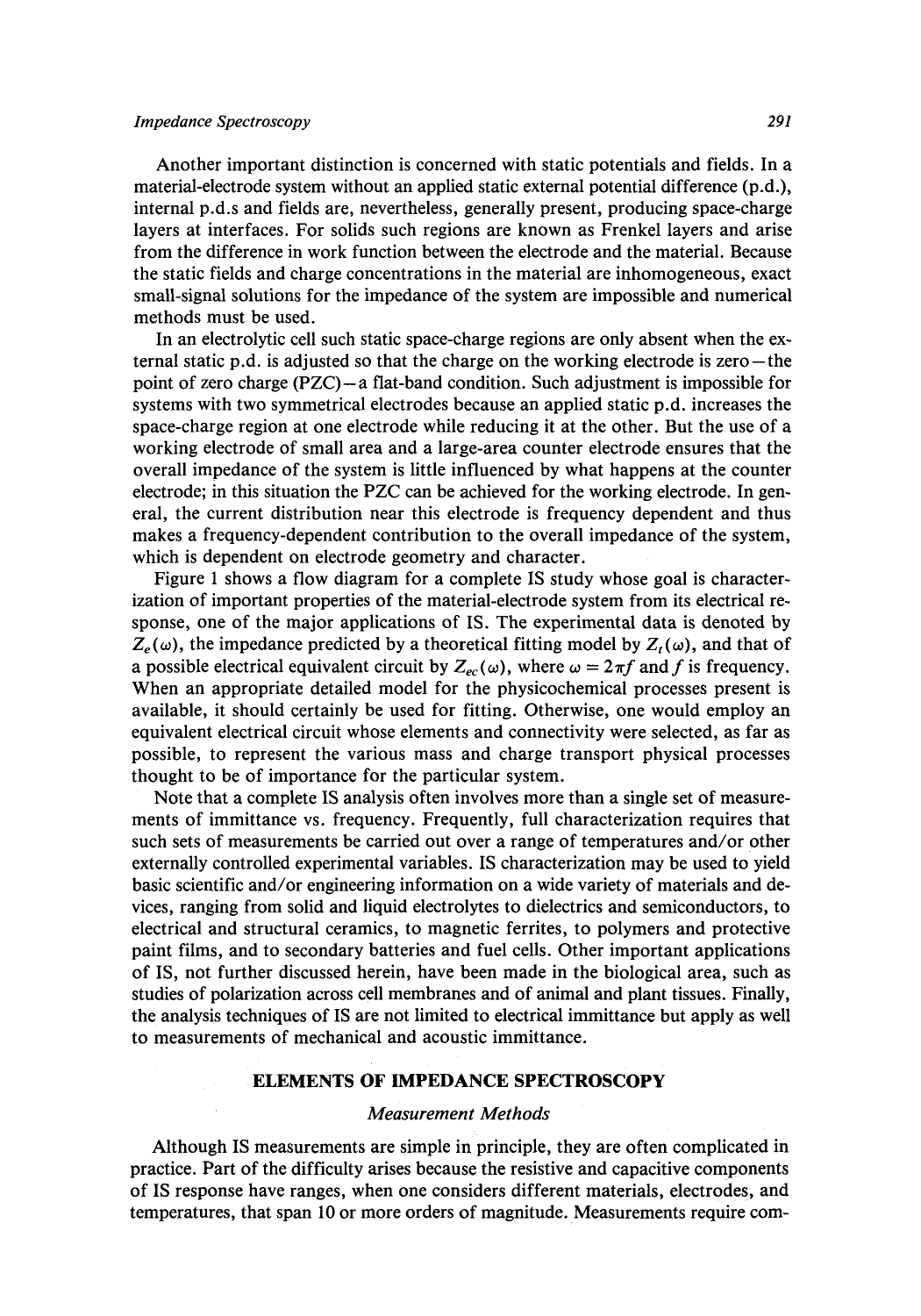

**FIGURE 1. Flow diagram for the measurement and characterization of a material-electrode system. (Reprinted by permission of John Wiley & Sons, Inc., from "Impedance Spectroscopy--Emphasizing**  Solid Materials and Systems." J.R. Macdonald, ed. Copyright © 1987, John Wiley & Sons, Inc. [11].}

parison with standard values of these components and are thus only as accurate as the standards. Second, the IS frequency range may extend over 12 orders of magnitude or more: from as low as  $10~\mu$ Hz for adequate resolution of interfacial processes, up to 10 MHz or higher, sometimes needed to characterize bulk response of the material of interest.

Although IS measurements on solids or dielectric liquids usually involve cells with two identical plane, parallel electrodes, the situation is often much more complicated for measurements on liquid electrolytes. There, one usually employs one or more small working electrodes, a very small reference electrode, and a large counter electrode. Such an arrangement ensures that everything of interest (related to immittance) happens at or near the working electrode(s). Further, a rotating-disc working electrode is frequently used to control hydrodynamic conditions near the electrode.

Because the kinetics of electrode reactions often depend strongly on the static (dc) potential difference between the working electrode and the bulk, or, equivalently, the working electrode and the reference electrode, a potentiostat is needed to fix this p.d. to a known and controllable value. The simultaneous application of both ac and dc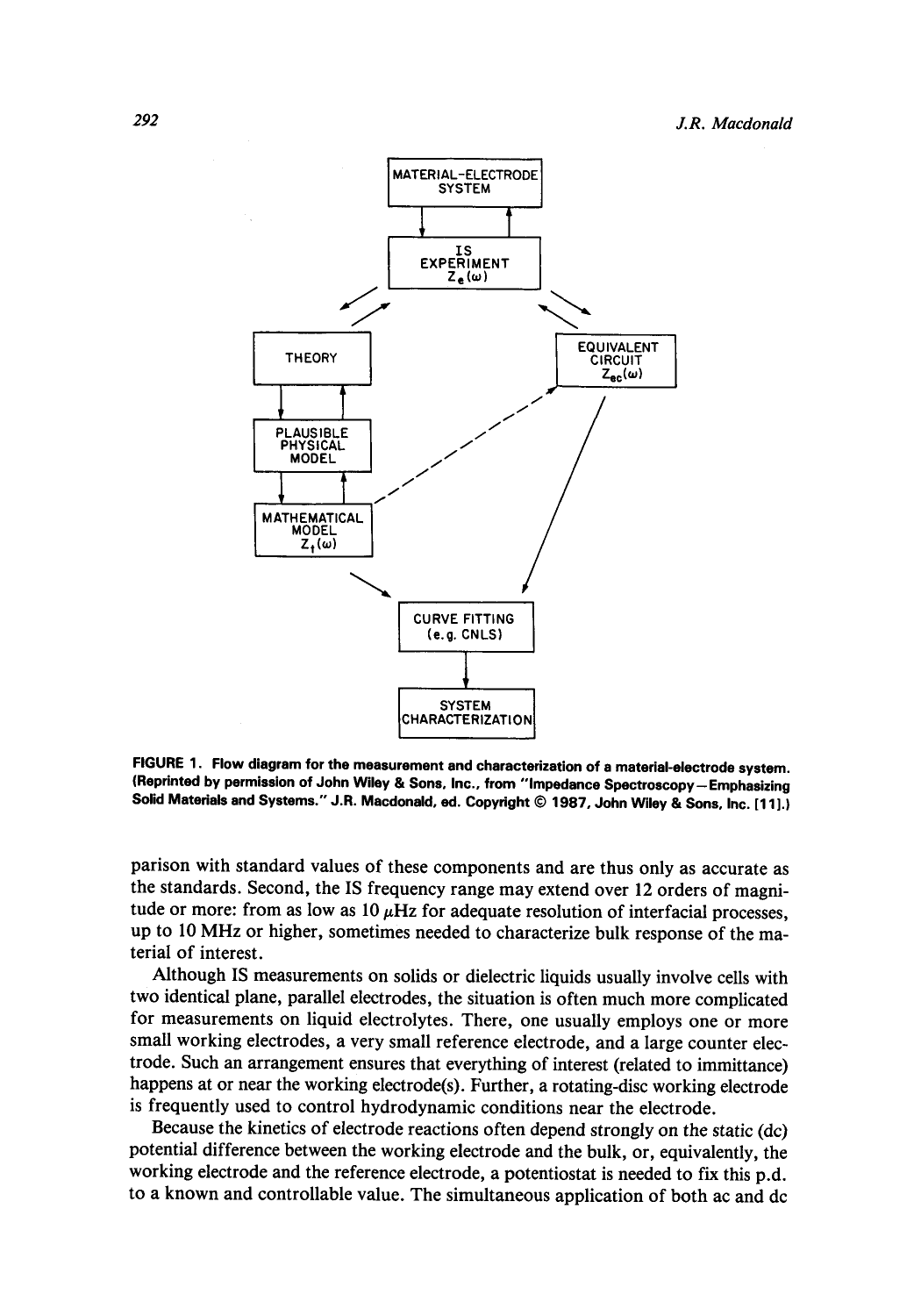signals to a three- or four-electrode cell makes it particularly difficult to obtain accurate frequency-response results above 50 kHz or so.

Although a calibrated double-beam oscilloscope, or the use of Lissajous figures with a single-beam instrument, can be used to determine immittance magnitude and phase, such measurements are generally insufficiently accurate, are time consuming, and apply only over a limited frequency range. A superior alternative is the use of audio-frequency or high-frequency bridges. Several such bridges are discussed in the IS book. Of particular interest is the Berberian-Cole bridge, which can cover a wide frequency range and can allow potentiostatic dc bias control. Another important technique using a bridge and special error reduction procedures has recently been developed by Schöne and co-workers (16) that allows potentiostatic control and yields very accurate impedance results up to 3 MHz. But manual balancing of a bridge is often disadvantageous because of its slowness, especially for corrosion studies where the properties of the system itself may be slowly changing.

Manual balancing is avoided in various automated network analyzers and impedance analyzers now commercially available. But the measuring instrument that has virtually revolutionized IS measurements and principally led to the burgeoning growth of the field in the past 20 years is the frequency-response analyzer (FRA). Typical examples are FRAs produced by Solartron and by Zahner. Although space does not allow a full description of their many features, such instruments allow potentiostatic control for three- or four-terminal measurements, they are highly digitized, they incorporate automatic frequency sweeps and automatic control of the magnitude of the applied ac signal, they can yield 0.1% accuracy, and they carry out measurements automatically.

Although FRAs such as the Solartron 1260 cover a frequency range from 10  $\mu$ Hz to 32 MHz, impedance results using them are not sufficiently accurate above about 50 kHz when potentiostatic control is used. A typical FRA determines impedance by correlating, at each frequency, the cell response with two synchronous signals, one in phase with the applied signal and the other phase-shifted by  $90^\circ$ . This process yields the in-phase and out-of-phase components of the response and leads to the various immittance components. A useful feature is autointegration, a procedure that averages results over an exact number of cycles, with the amount of such averaging automatically selected to yield statistically consistent results.

### *Analysis and Interpretation of Data*

*Graphics.* Before carrying out a detailed analysis of IS immittance data, it is a good idea to examine the data graphically, both to search for any outliers and to examine the structure of the data, structure that will usually reflect, at least in part, the physical processes present that led to the data. From the experimental situation one will generally know whether one is dealing with an intrinsically insulating material, such as a nonconducting or a leaky dielectric, or whether the situation is of intrinsically conducting character: mobile charges dominate the response but may be completely or only partially blocked at the electrodes. For complete blocking no DC can pass, a case that could be confused with dielectric response. In the intrinsically conducting situation, dielectric effects are generally minimal, and  $Z$  and  $M$  representations of the data are often most useful. (See the list of definitions at the end of this article.) In the nonconducting case, Y and and  $\epsilon$  are frequently most appropriate, but it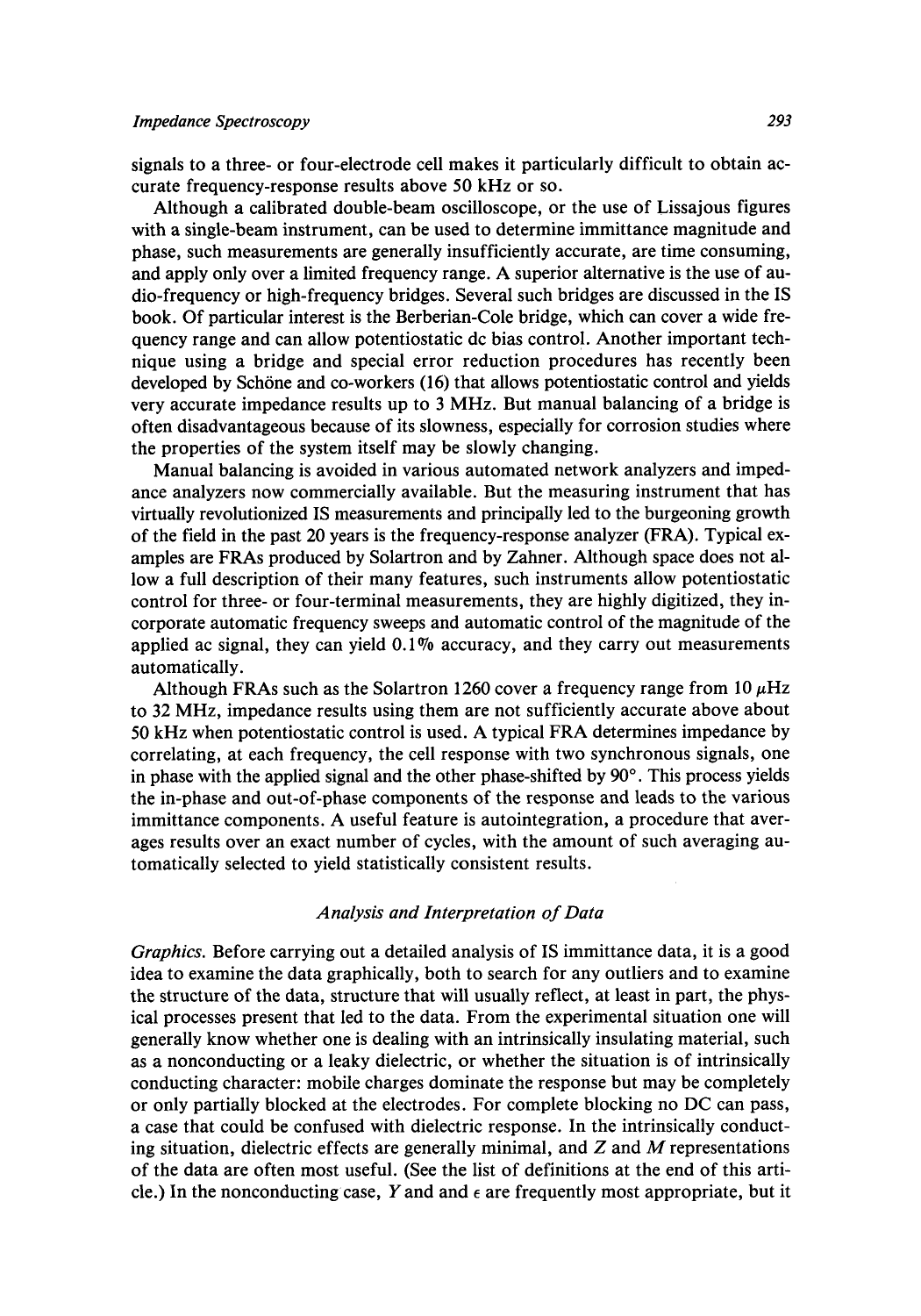is nevertheless a good idea initially to examine plots of the data for all four immittance levels, whatever the conducting/nonconducting situation.

When mobile charges are present, five principal physical processes may influence the data: these are bulk resistive-capacitive effects, electrode reactions, adsorption at the electrodes, bulk generation-recombination effects (e.g., ion-pairing), and diffusion. The double-layer capacitance is the reaction capacitance  $C_R$ , and the reaction resistance  $R_R$  is inversely proportional to the reaction rate constant. It is important to distinguish  $C_R$  from the usually much larger low-frequency pseudocapacitance associated with the diffusion of mobile charge or with adsorption at an electrode. Note that in general a process that dissipates energy is represented in an IS equivalent circuit by a resistance, and energy storage is usually modeled by a capacitance. Detailed CNLS analysis of IS data can lead in favorable cases to estimates of such basic material-electrode quantities as electrode reaction and adsorption rates, bulk generationrecombination rates, charge valence numbers and mobilities, diffusion coefficients, and the (real) dielectric constant of the material.

There are many ways IS data may be plotted. In the IS field, where capacitive rather than inductive effects dominate, conventionally one plots  $-\text{Im}(Z) = -Z''$  on the y-axis vs.  $Re(Z) = Z'$  on the x-axis to give a complex-plane impedance plot. Such graphs have (erroneously) been termed Nyquist plots. They have the disadvantage of not indicating frequency response directly, but may nevertheless be very helpful in identifying conduction processes present. Another approach, the Bode diagram, is to plot  $log[|Z|]$  and  $\phi$  vs.  $log[f]$ . Alternatively, one can plot Z' (or any I') or  $-Z''$  (or  $-I''$ ), or the logs of these quantities vs. log[f].

An important IS building block is Debye response, response that involves a single time constant,  $\tau$ . A Cole-Cole plot of such response is shown in Fig. 2. The arrow shows the direction of increasing frequency. Debye response can be represented in complex form as  $\epsilon = \epsilon_{\infty} + [\epsilon_0 - \epsilon_{\infty}]/[1 + (i\omega\tau)]$  and, in circuit form, involves a capacitance  $\epsilon_{\infty} C_{\rm C}$  in parallel with the series combination of a resistor R, modeling



**FIGURE 2. Complex-plane plot of the complex dielectric constant for Debye frequency response.**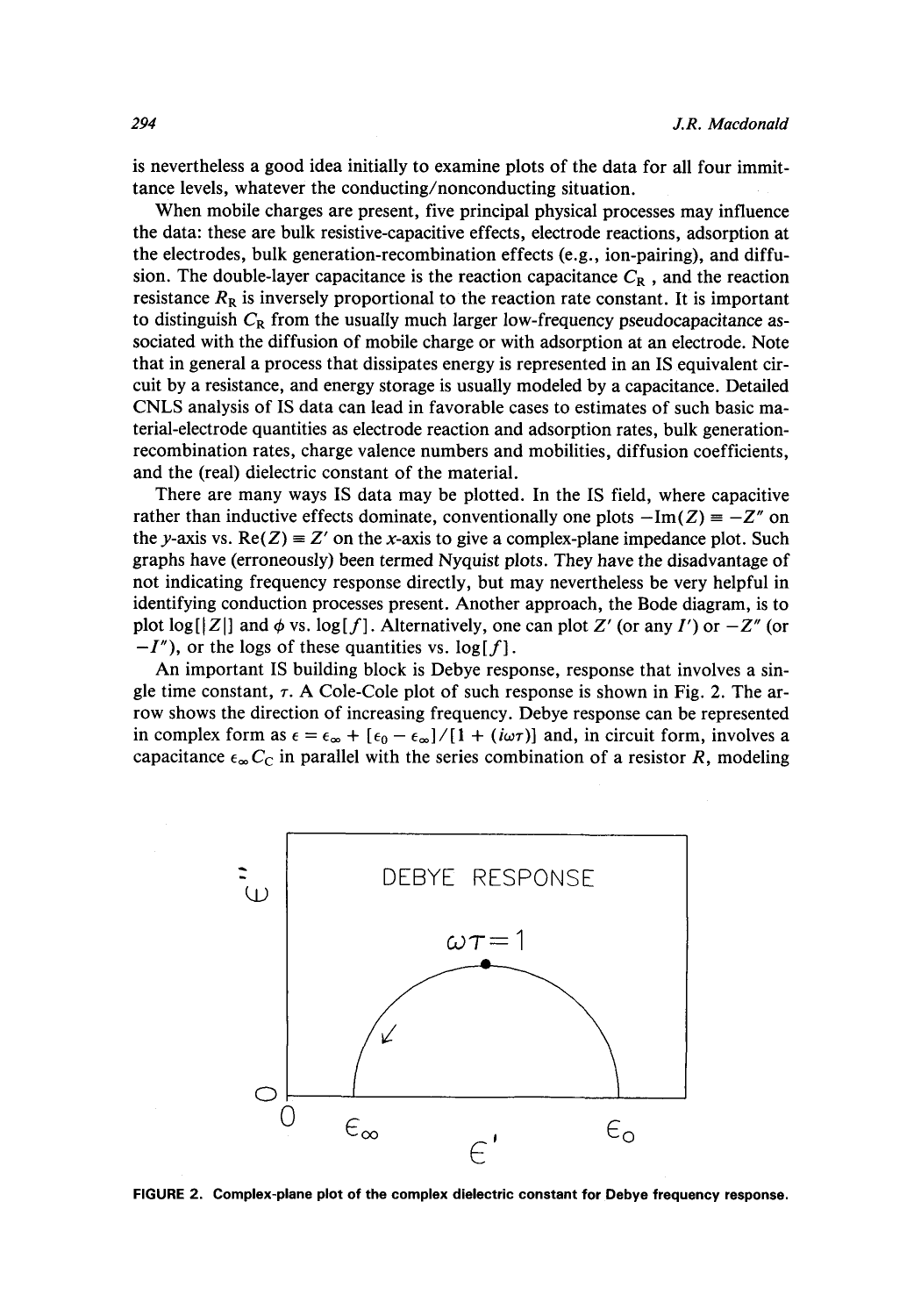dissipative effects, and a capacitor  $C = (\epsilon_0 - \epsilon_\infty)C_C$ , representing stored charge. Finally, the time constant or relaxation time is given by  $\tau = RC$ .

Three-dimensional perspective plots are particularly useful because they allow complete response to appear on a single graph. Figure 3 shows such plots at the impedance level for the analog of Debye response for a conducting system. By including projections of the 3-D curve of the response in all three perpendicular planes of the plot, one incorporates all relevant 2-D plots in the same diagram. Note that the curve in the back plane, the complex-plane impedance plot, is just the usual Debye semicircle, one with its center on the real axis.



FIGURE 3. A simple circuit and 3-D perspective plots of its impedance response. (Reprinted by permission of John Wiley & Sons, Inc., from, Impedance Spectroscopy-Emphasizing Solid **Materials**  and Systems." J.R. Macdonald, ed. Copyright © 1987, John Wiley & Sons, Inc. [11].)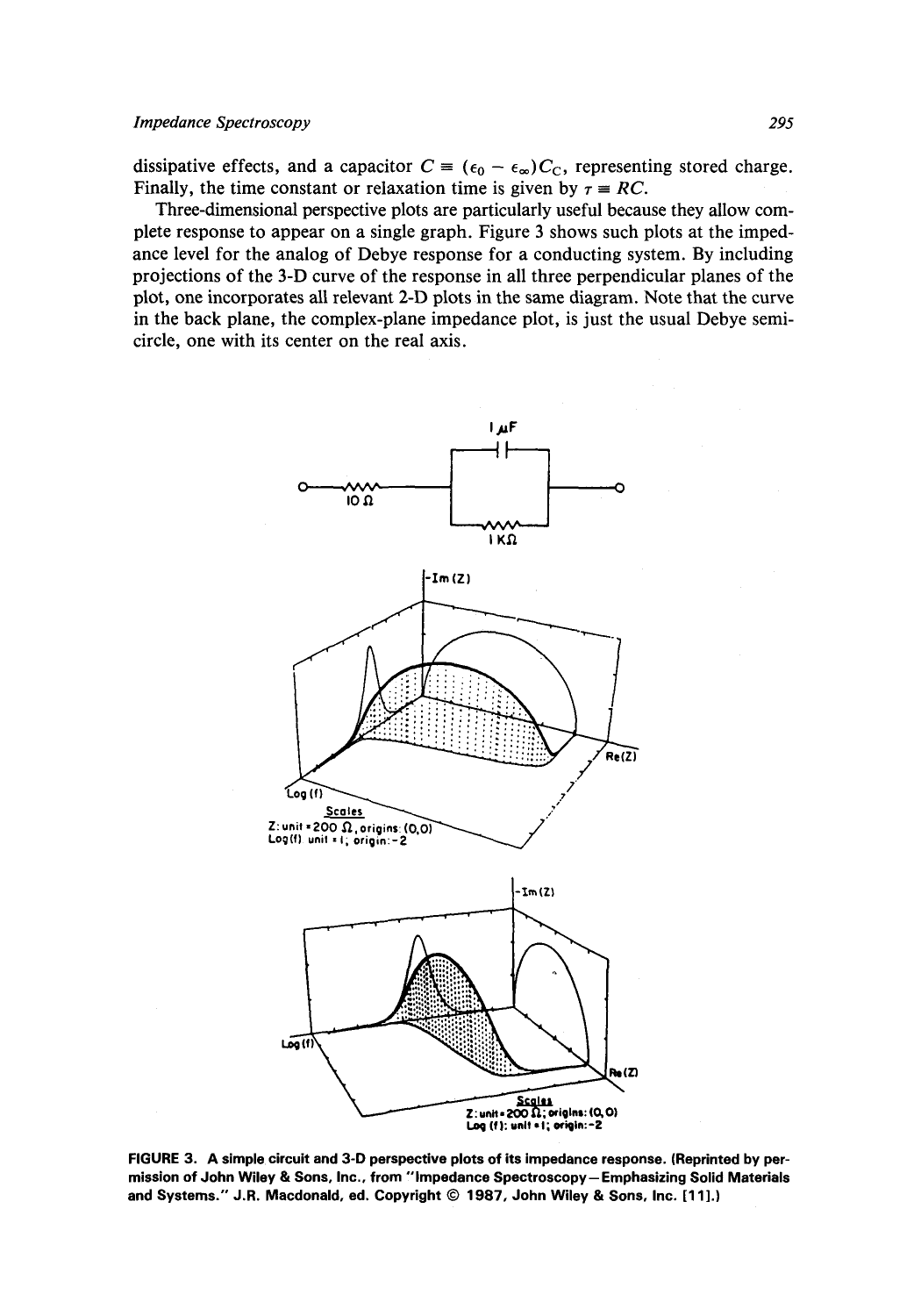To demonstrate some of the power and weaknesses of 3-D plots, Fig. 4 includes three types of such plots, all for the same EIS data taken on single-crystal Na  $\beta$ -alumina. Graph A is an impedance plot and shows that only two out of the four curves indicate that the lowest frequency point is in error. In this plot,  $\nu$  denotes frequency f. Clearly, one should not rely on the conventional  $log[f]$  curves alone. Since the diagram shows that much high-frequency data are not resolved by this kind of plot, graph B involves the logarithms of the data. Although high-frequency response now appears, the error in the low-frequency point is nearly obscured by the reduced resolution inherent in a log plot.

Much improved results appear in graph C, a 3-D  $M$  plot. Resolution over the full frequency range is greatly increased; the error in the lowest frequency point is clearly shown; a mid-frequency glitch now appears that is not evident in the other plots and arises from a switch of measuring devices without adequate cross-calibration; and nonphysical behavior is now apparent at the highest frequencies. These results make it clear that even when 3-D plots are used, it is always desirable to explore the results of different transformations of the data and to pick the one with the best resolution.

*Complex Nonlinear Least Squares Data-Fitting.* Although graphic examination of IS data is an important analysis step, only in the simplest cases can it be used to obtain even rough estimates of some system parameters. Since good parameter estimates are needed for adequate characterization of the material-electrode system, a fitting technique such as CNLS must be applied to obtain them. In doing so, the data, at any I level, are fitted to a mathematical model involving the parameters or to the response of an equivalent circuit. Such fitting models are discussed in the Bulk Reaction and Response Section. Not only does CNLS fitting yield estimates of the parameters of the model, but it also provides estimates of their standard deviations, measures of how well they have been determined by the data fit. These standard deviation values are valuable in deciding which parameters are crucial to the model and which are useless, or at least not well determinable from the data.

CNLS fits are produced by a program that minimizes the weighted sum of squares of the real and imaginary residuals (12,14). A residual is the difference between a data value at a given frequency and the corresponding value calculated from the model. The weights used are the inverses of the estimated error variance for a given real data value and that for the corresponding imaginary value. Weighting is the most subjective part of least squares fitting, yet it can often have crucial effects on the results of such fitting and is thus of prime importance.

Since individual error-variance estimates are usually unavailable, it has been customary to use simplified variance models to obtain values to use in the fitting. The simplest such model is to take all weights equal to one: unity weighting (UWT). Another popular and important choice is to set the error variance of each data value equal to the square of that value. Since the uncertainty of the value is then proportional to the value itself, this defines proportional weighting (PWT). It has recently been shown, however, that such weighting leads to biased parameter estimates (14); it should be replaced, when the fitting model is well matched to the data, by functionproportional weighting (FPWT), where the calculated rather than the direct data value is employed in the weighting.

PWT or FPWT is particularly important because the range of typical IS data can be as large as  $10^3$  or even  $10^6$ . When UWT is used in fitting such data, only the largest parts of the data determine the parameter estimates, and the smaller values have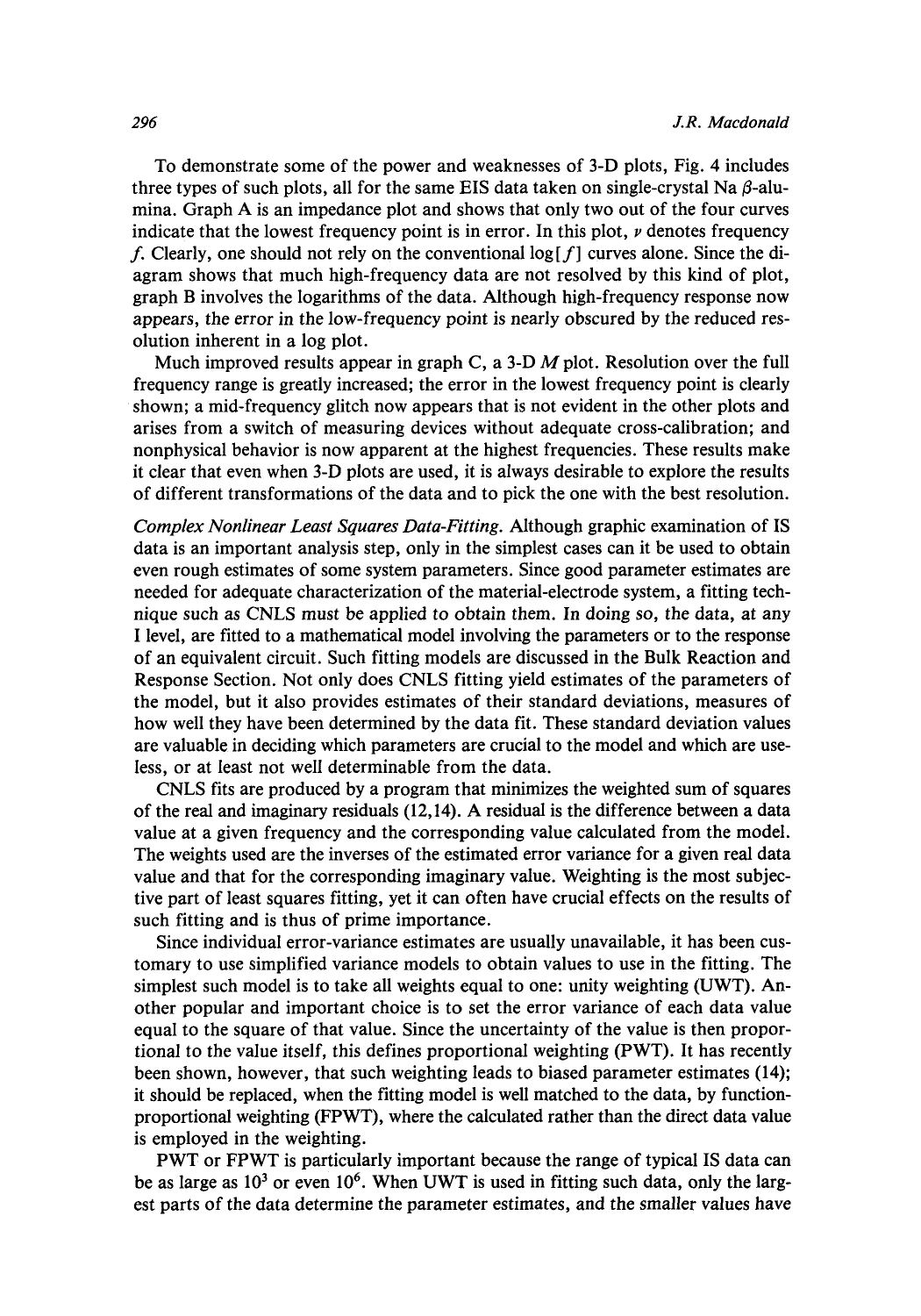

FIGURE 4. Three-dimensional perspective plots of Na  $\beta$ -alumina data at (A) the impedance level, (B~ log impedance level, and (C) complex modulus level. [Reprinted by permission of John Wiley & Sons, Inc., from "Impedance *Spectroscopy-Emphasizing* Solid Materials and Systems." J.R. Macdonald, ed. Copyright © 1987, John Wiley & Sons, Inc. [11].)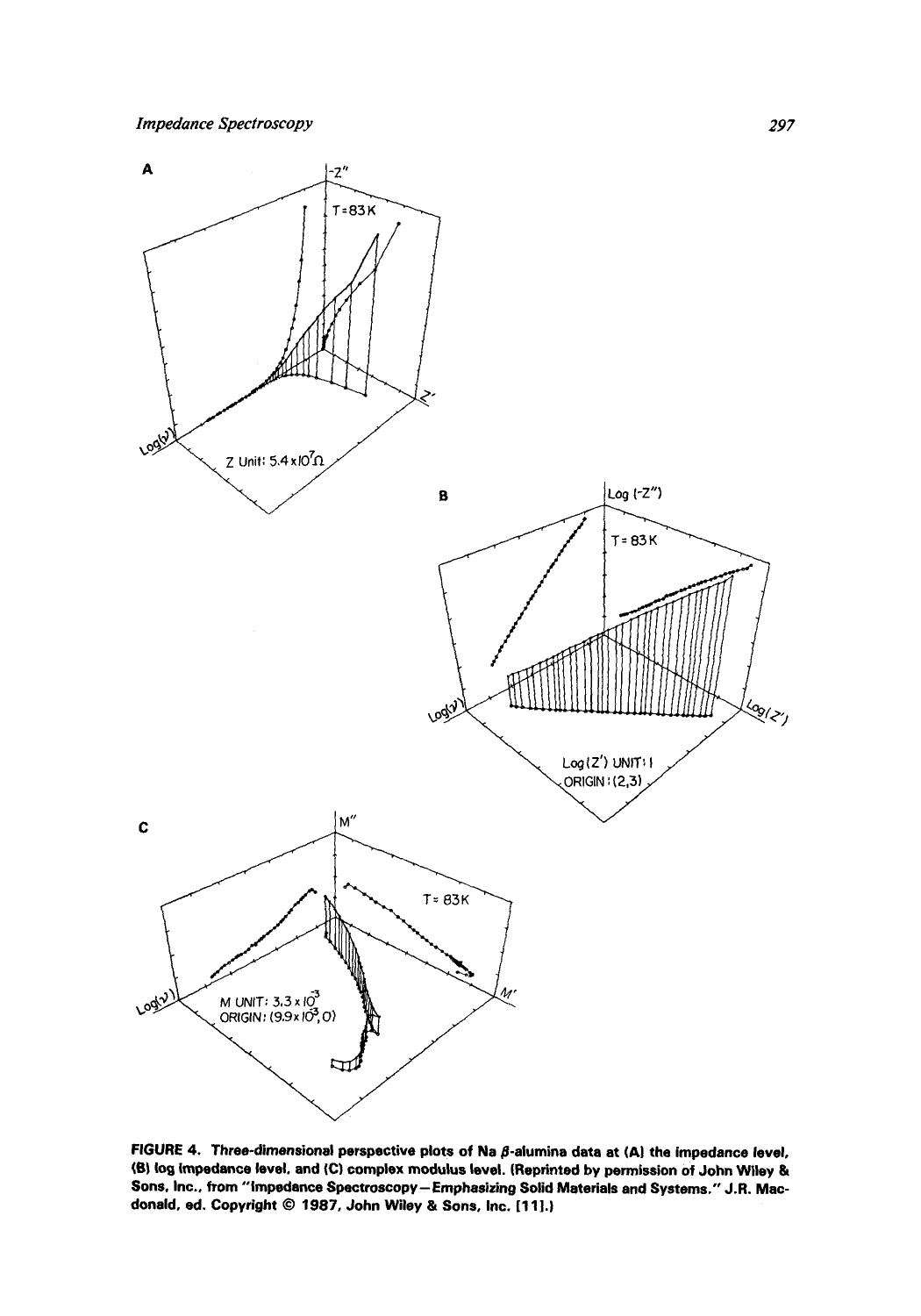little or no effect. Alternatively, with PWT or FPWT, which is equivalent to assuming a constant percentage random error, small and large data values contribute equally to the final parameter estimates.

Figure 5 presents the results of PWT CNLS fitting of  $\beta$ -PbF<sub>2</sub> data using an equivalent circuit with a distributed element, the constant phase element (CPE). Both the original data and the fit results are shown in the 3-D plot. The figure indicates that seven free parameters have been quite well determined by the data, a remarkable result when one considers the apparent lack of much structure in the data themselves.

A detailed physico-chemical model is always preferable to an equivalent circuit for fitting, especially since such models often cannot be expressed in terms of an equivalent circuit involving standard elements. But most IS situations involve many-body



**FIGURE 5.** Three-dimensional perspective impedance plot of  $\beta$ -PbF<sub>2</sub> data (----, ---) and fitted values and curves  $(- - -)$ ; the fitting circuit used and parameter estimates and estimates of their **standard deviations. (Reprinted by permission of John Wiley & Sons, Inc., from "Impedance**  Spectroscopy-Emphasizing Solid Materials and Systems." J.R. Macdonald, ed. Copyright @ 1987, **John Wiley & Sons, Inc. [11].)**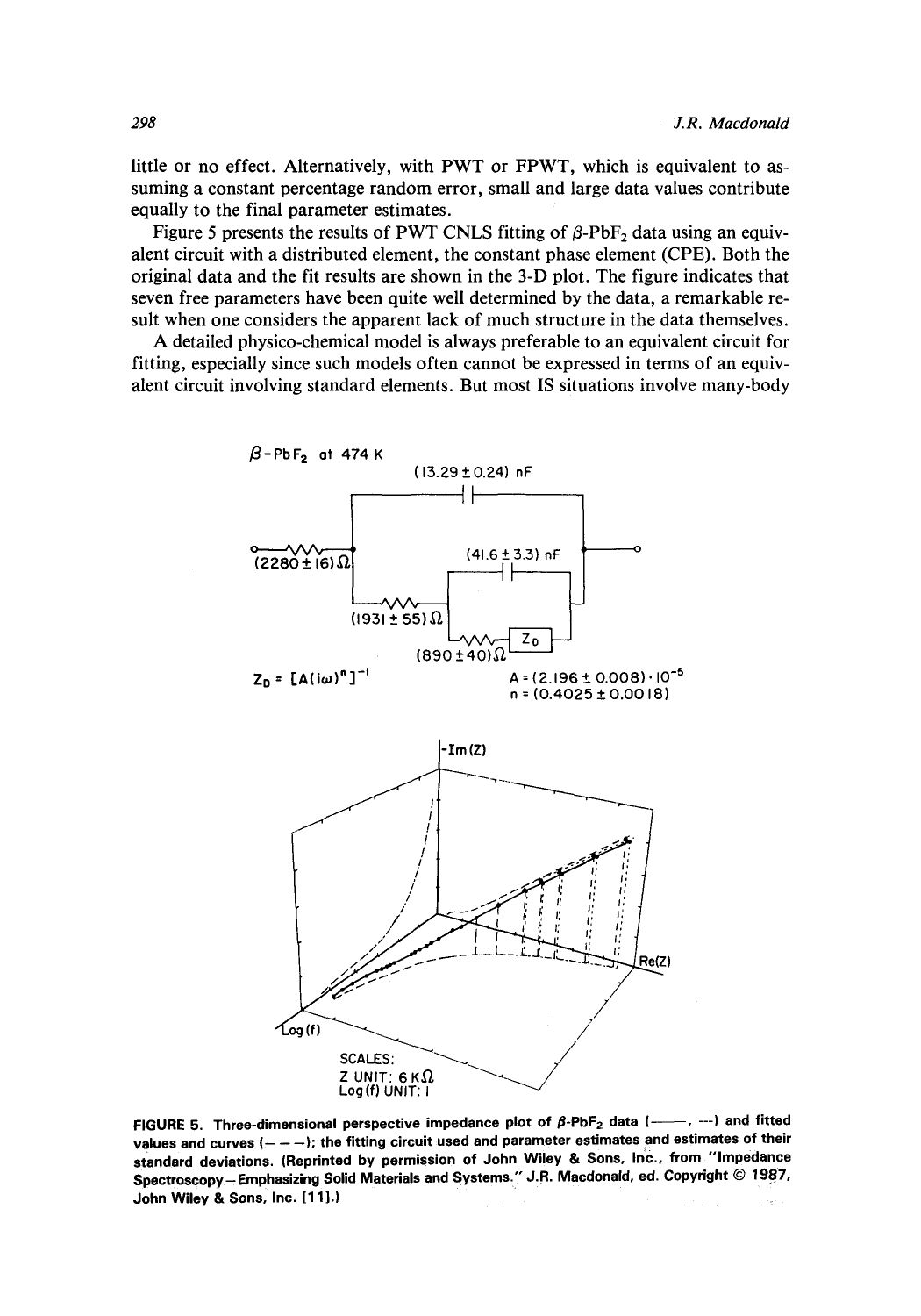

FIGURE 6. **Four two-time-constant circuits that exhibit the same impedance response over all fre**quencies. Units are  $M\Omega$  for resistances and  $\mu$ F for capacitances.

problems currently insolvable at the microscopic level. Thus one must usually be satisfied with simpler continuum models, often expressed as equivalent circuits. One weakness of equivalent circuits involving only ideal elements is their ambiguity. The same elements may be interconnected in different ways and yet, with appropriate values, yield exactly the same frequency response at all frequencies. Thus, IS fitting cannot distinguish between the different possible structures, and only other measurements, such as IS fitting of data over a range of temperatures and/or potentials, can help one establish which of the possible circuits is most physically reasonable.

Figure 6 shows all possible potentially equivalent conducting circuits involving two resistances and two capacitances. Specific parameter value choices that make them all have exactly the same response are also indicated. Here the values for circuit D were taken exact, and approximate values for the other elements are denoted with  $a \sim$  sign. Let the units of these elements be M $\Omega$  for resistances and  $\mu$ F for capacitances. Note that the two RC time constants of circuit A, a series connection, are relatively close together. Can IS procedures resolve such a situation? Figure 7 shows the exact complex-plane response of these circuits at both the  $Z$  and  $M$  levels, compared



FIGURE 7. **Complex-plane immittance responses, at the Z and M levels, of the circuits of** Fig. 6.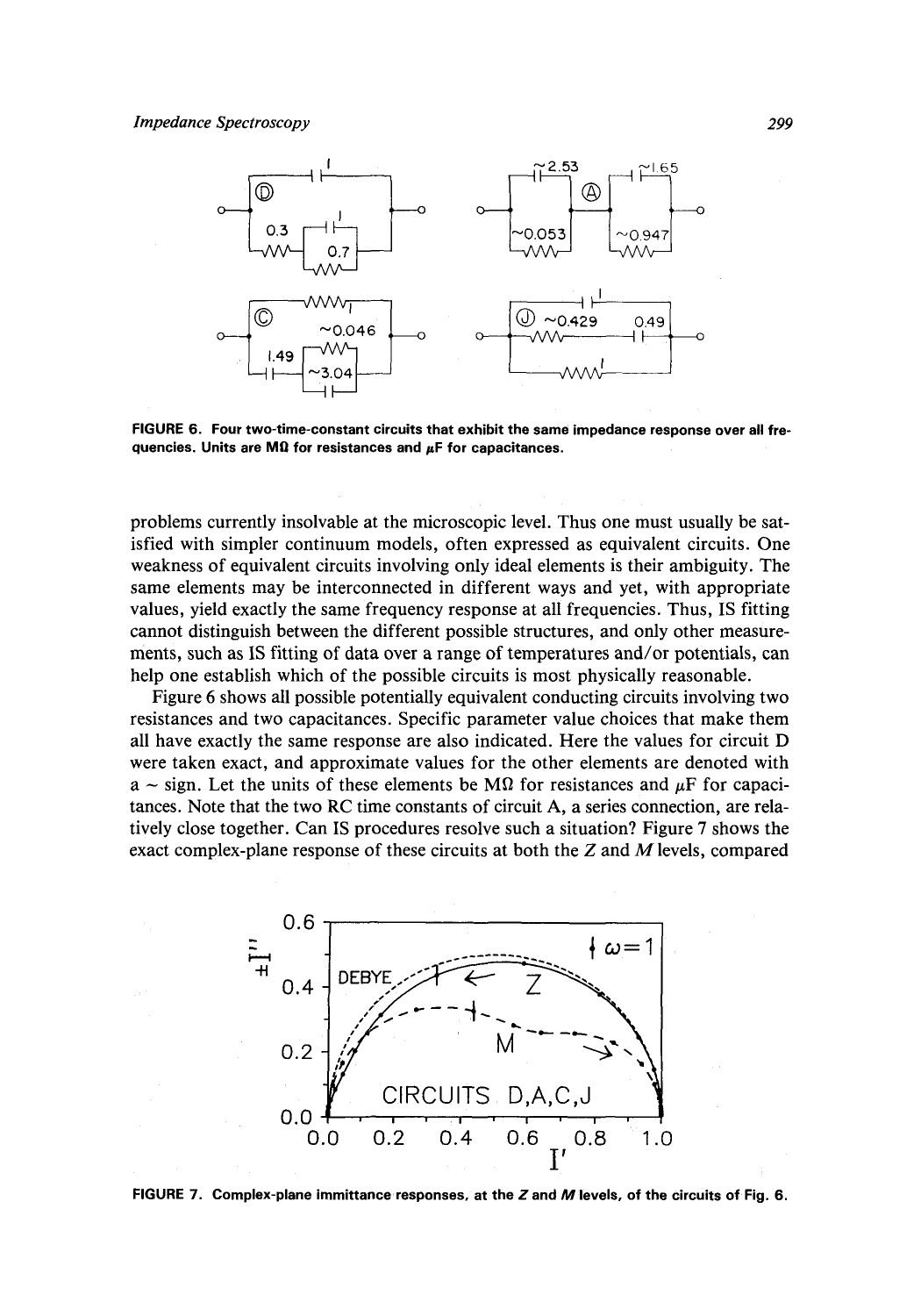to single time-constant Debye response. The M curve shows much better separation of the two response regions than does the  $Z$  curve. Thus, adequate graphical resolution is indeed possible. Further, it turns out that CNLS fitting of synthetic data calculated from any of these circuits with appreciable proportional random errors added still yields excellent parameter estimates. In fact, with reasonably good data, CNLS can resolve response involving much closer time constants than those involved here.

Although several CNLS fitting programs now exist for use on personal computers, two commercially available ones have been especially tailored for the IS field. The first, EQUIVCRT, can be obtained from Dr. B.A. Boukamp, Twente University, P.O. Box 217, 7500 AE Enschede, The Netherlands; the second, LEVM, can be obtained from the Department of Physics and Astronomy, University of North Carolina, Chapel Hill at nominal cost. The programs to some degree complement each other, but LEVM is more general and flexible in many ways and incorporates much more sophisticated weighting possibilities.

# APPLICATIONS TO BASIC ANALYSIS OF MATERIAL PROPERTIES AND ELECTRODE **EFFECTS**

### *Bulk and Reaction Response*

Although IS is of great value for the characterization of the electrical properties of material-electrode systems, its use for this purpose requires that connections be known between model and/or equivalent circuit parameters and the basic characterization parameters. One must be able to pass from estimates of macroscopic quantities, such as resistances and capacitances, to estimates of average microscopic quantities. Here only a brief overview will be given of some of the large amount of theoretical IS-related work of the past 40 years. More details appear in the IS book (5).

Because of the charge decoupling present in a supported situation, it is often an excellent approximation to treat the effects of the various physical processes present independently. On the other hand, for unsupported conditions where strong coupling is present, a unified treatment of all the processes together is necessary. The most complete such theory, which incorporates all five of the processes mentioned in the Graphics Section, was published by Macdonald and Franceschetti in 1978 (9). It is a continuum (i.e., averaged, not microscopic) theory, includes intrinsic and extrinsic charge effects, and applies to either ionic or electronic conduction conditions. Even though it strictly applies only to flat-band conditions, its results are still sufficiently complicated that only in simplified cases does it lead to response that may be modeled by an equivalent circuit.

It is useful, particularly in the EIS area, to separate the electrical processes present into bulk- and electrode-related groups whenever possible. The first group includes bulk resistance and dielectric effects and the homogeneous reactions associated with dissociation and recombination of the charges present. It is generally associated with response effects at the high end of the frequency range, while electrode effects usually occur near the low end, possibly at very low frequencies. Bulk resistance and capacitance are extensive quantities, dependent on the effective separation between electrodes.

The second group involves what happens in the neighborhood of the electrodes (within a few Debye lengths of them) and is thus intensive. No charge is transferred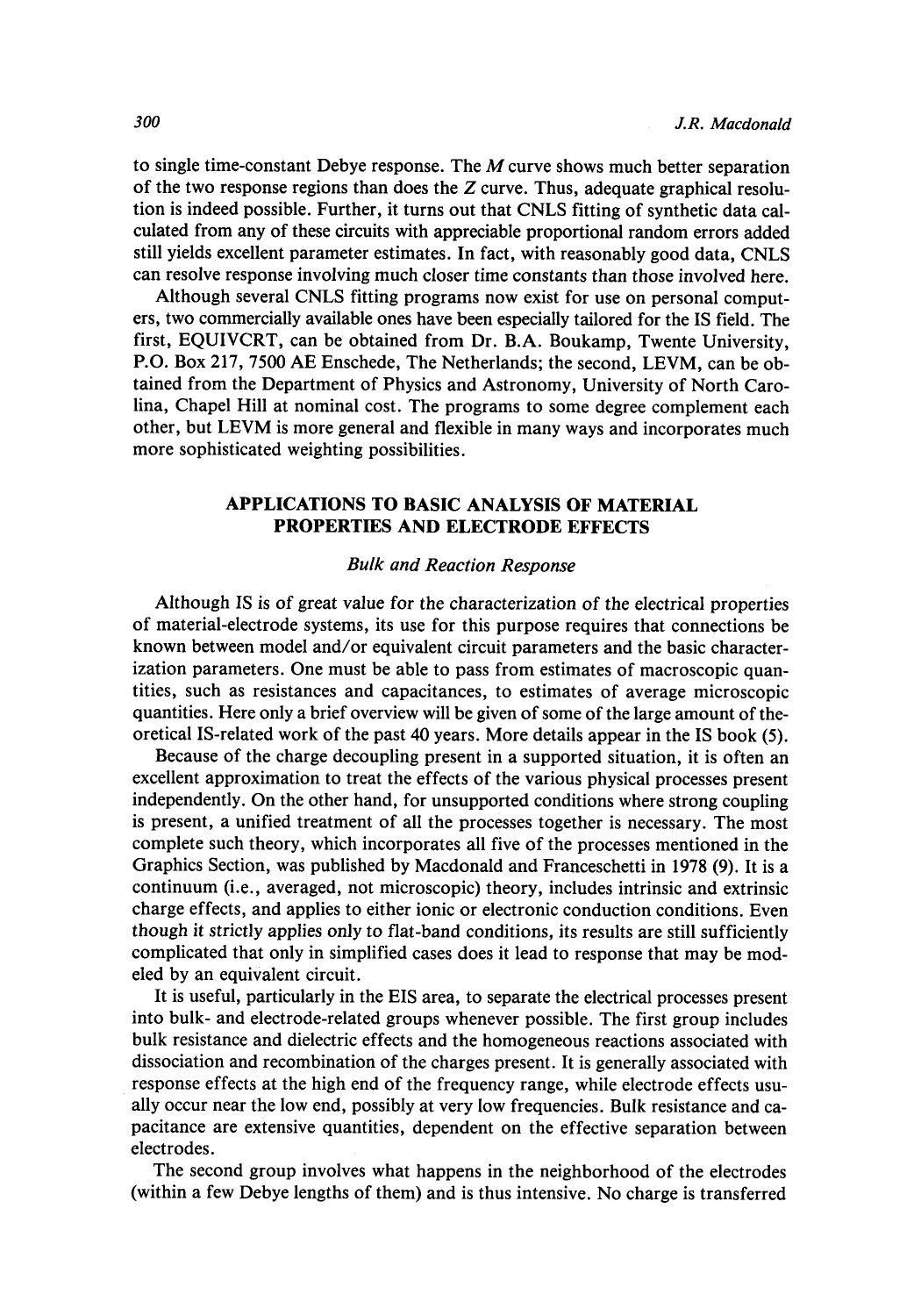to an electrode if it is completely blocking for all mobile charges. The next simplest EIS situation is that where a mobile metallic ion is of the same species as the atoms of a metallic electrode: a parent-ion electrode. Then, in a symmetrical-electrode situation there is a sink/source of ions at each electrode, since electron transfer at an electrode can transform ions into atoms and vice versa, depending on the polarity of the electric field at the electrode. Such a reaction can be written

$$
Me \approx Me^{z+} + ze^-
$$
 (1)

where Me denotes a metal atom and  $\zeta$  the number of electrons transferred. An example of a symmetrical cell of this type is  $Ag \mid AgCl \mid Ag$ .

Particularly important for the aqueous electrolyte area is the redox electrode, where charge crosses the interface at the electrode only in the form of electrons. The species Red and Ox are usually soluble in the electrolyte, satisfy

$$
Red^{(z-n)+} = Ox^{z+} + ne^{-}
$$
 (2)

and involve the forward and reverse reaction rate constants  $k_f$  and  $k_r$ , respectively. If  $z = n$ , the Red species is uncharged and may diffuse in the electrode, or may evolve if it is a gas.

### *Distributed Circuit Element Response*

*Diffusion.* Since diffusion is not localized at a point in space but is distributed over a finite region, it leads to electrical response characteristic of a distributed circuit element (DCE). Such elements cannot be described by means of a finite number of ideal elements such as resistances and capacitances. Here, the response of several DCEs important to IS will be discussed (7).

In addition to possible diffusion of uncharged species within an electrode, diffusion of mobile species in the electrolyte may contribute significantly to the impedance of an IS system. Generally, diffusion response is neither intensive nor extensive. At sufficiently high frequencies, diffusion effects are confined to the immediate neighborhood of the electrode (or within a hydrodynamic boundary layer at a rotating electrode) and so are intensive; whereas at low enough frequencies, diffusion occurs throughout the material between electrodes, and the response becomes extensive as the frequency decreases and the effective diffusion length  $l_d$ , proportional to  $(\omega)^{-0.5}$ , becomes comparable to the size of the cell.

The diffusion impedance, appropriate when there is a fast electrode reaction, is of the form

$$
Z_{\rm W}(\omega) = Z_{\rm W}(0) \left[ \tanh\{i (l/l_{\rm d})^2\}^{0.5} \right] / \{i (l/l_{\rm d})^2\}^{0.5} \tag{3}
$$

where *l* is the separation between symmetrical electrodes and  $Z_w(0)$  is a resistance proportional to l and thus is extensive. Such response is known as finite-length Warburg behavior. At high enough frequencies that the tanh term goes to unity,  $Z_w(\omega)$ becomes proportional to the intensive quantity  $l_d$  and is termed (ordinary) Warburg response.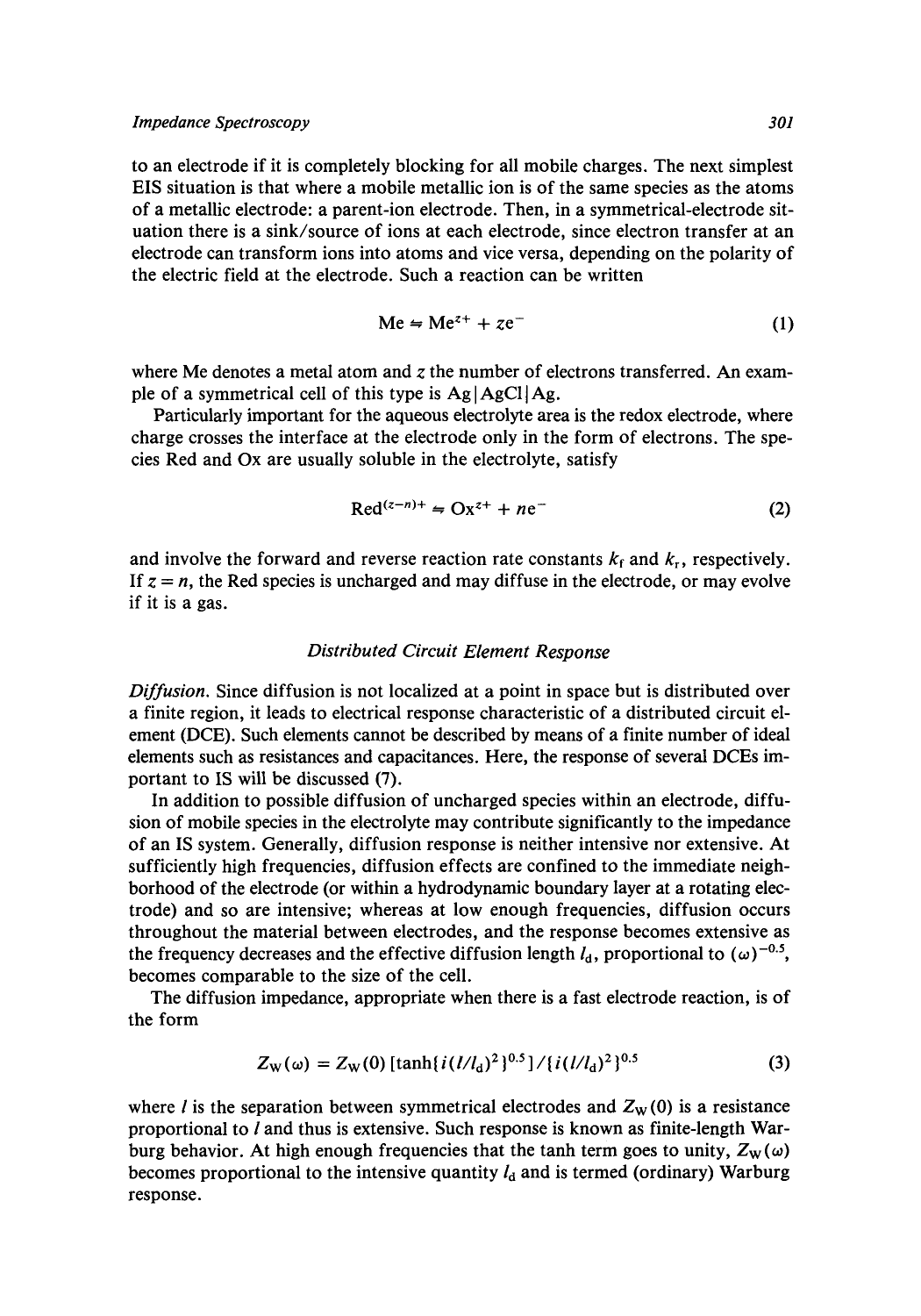As the electrode reaction rate decreases toward zero, a more complicated expression for  $Z_{W}(\omega)$  must be used, but it reduces to the form

$$
Z_{\rm W}(\omega) = Z_{\rm C}[\text{ctnh}\{i(l/l_{\rm d})^2\}^{0.5}] / \{i(l/l_{\rm d})^2\}^{0.5}
$$
 (4)

when the electrode is completely blocking (open circuit diffusion). Here  $Z_C$  is given by  $\left(\frac{l}{d}\right)^2 \omega C_{\text{DOC}}$  and  $C_{\text{DOC}}/C_{\text{C}}$  is the effective low-frequency limiting dielectric constant associated with the process.

For general unsupported situations, those with positive and negative charged species mobile and having diffusion coefficients of  $D_n$  and  $D_n$  and valence numbers of  $z_n$  and  $z_p$ ,

$$
(l_{\rm d})^2 = (4D_{\rm n}D_{\rm p}/\omega) \left[ (z_{\rm n} + z_{\rm p})/(z_{\rm n}D_{\rm n} + z_{\rm p}D_{\rm p}) \right] \tag{5}
$$

No diffusion effects appear when only charge of a single sign is mobile; this often is an excellent approximation for solid electrolytes.

For supported conditions, matters are different. Consider a single species with diffusion coefficient D and and valence number z (possibly zero). Then  $(l_d)^2 = 4D/\omega$ , a result that follows from the above expression when one sets  $D_n = D_p = D$  and  $z_n = z_n = z$ . Further, when both positive and negative charges are mobile, diffusion under unsupported conditions leads to a single expression involving tanh, as above, but for supported conditions, as in the redox case, two such terms appear, one for each species-in keeping with the lack of coupling between the species.

*Other DCEs.* A characteristic signature of diffusion is  $(i\omega)^{\pm 0.5}$  response, but IS data more often exhibits CPE response  $(i\omega\tau)^{\pm\psi}$ , where  $0 \le \psi \le 1$ . But such response is not physically realizable over all frequencies, and so other DCEs have been introduced that approximate such behavior over a limited frequency range. They may be written as impedances or complex dielectric constants, depending upon which I level is appropriate. Here they will be given at the Z level.

An empirical DCE of the above type is Havriliak-Negami (HN) response, written as

$$
Z_{\rm HN}(\omega) = R_{\rm HN}/[1 + (i\omega\tau)^{\alpha}]^{\beta} \tag{6}
$$

where  $0 \le \alpha \le 1$  and  $0 \le \beta \le 1$ . It reduces to Cole-Davidson response when  $\alpha = 1$  and to Cole-Cole response (termed *ZC* response at the *Z* level) when  $\beta = 1$ . The first of these yields an asymmetric arc in a complex-plane plot and the second one a symmetric arc. Both shapes appear often in practice, and *ZC* fitting is frequently used to represent data that yield an arc of a semicircle with its center below the real axis. Such behavior is usually ascribed to the presence of a distribution of some physical quantity in space, time, or energy. Rough electrodes are one example. Although fitted values of  $\alpha$  and/or  $\beta$  often show appreciable temperature dependence, there exists no theory yielding such dependence for HN response.

Another important DCE is that of Kohlrausch-Williams-Watts (KWW) response. It yields a stretched exponential in the time domain, response proportional to  $\exp[-t/\tau]^{\psi}$ , with  $0 \leq \psi \leq 1$ . Here there are, if anything, too many different theories

 $\sim$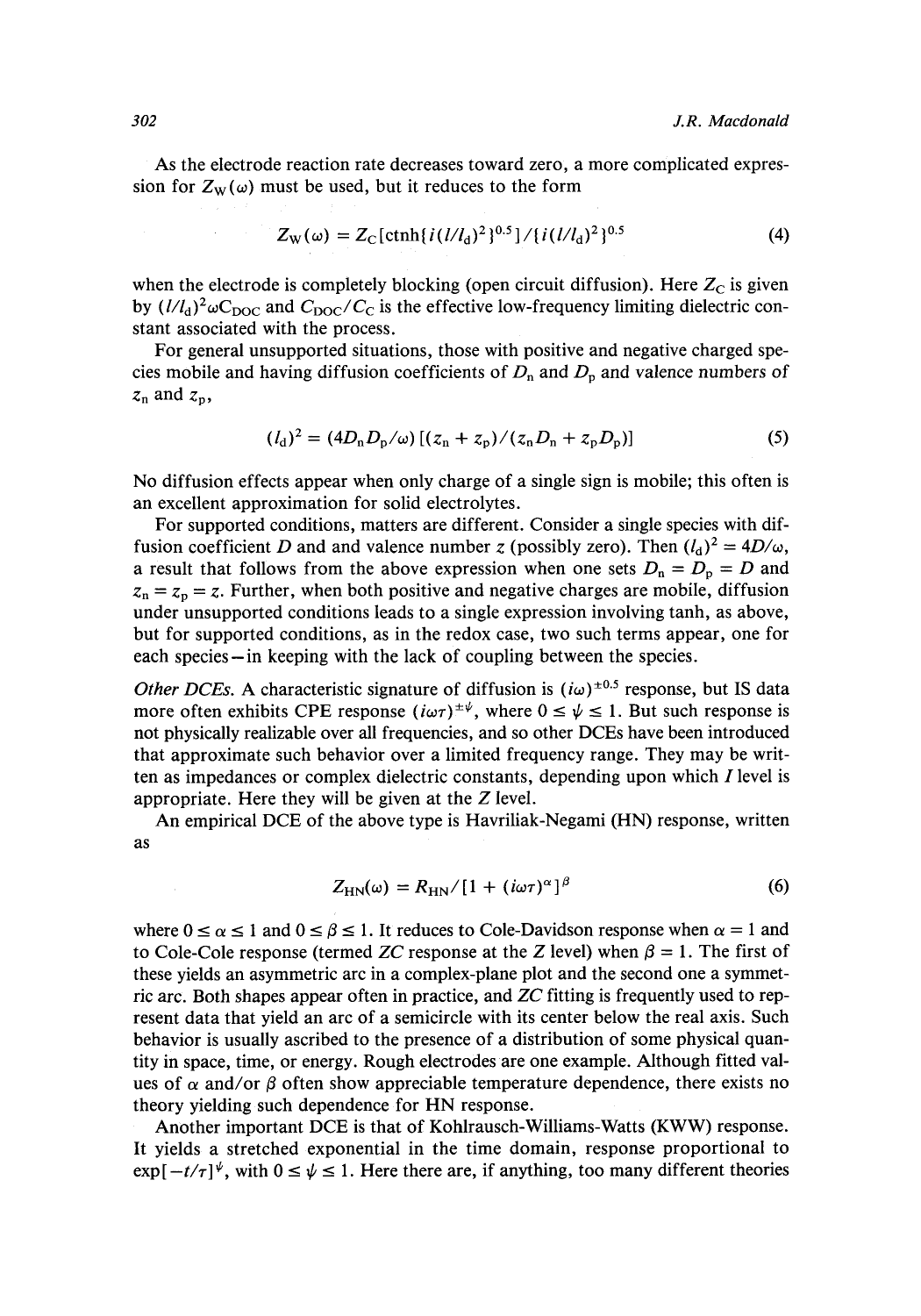yielding such response, but again they do not predict the temperature dependence of  $\psi$ . The corresponding frequency response is very difficult to calculate accurately, but an excellent approximation for it is available in LEVM. Complex plane plots of KWW response yield an asymmetric arc for any  $\psi$  < 1 until  $\psi$  = 1, when a Debye semicircle appears.

Another DCE category is associated with the presence in a material of a distribution of activation energies (DAE). Such distributions are likely in IS materials and may be expected even in single crystals when there are many competing possibilities for the individual motion of mobile charges. Both Gaussian and exponential distributions have been considered in detail and can lead to either symmetric or asymmetric complex-plane arcs. But only an exponential DAE yields CPE-like fractionalexponent frequency response over a finite frequency region. This exponent,  $\phi$ , is not limited to the range from 0 to 1 but satisfies  $-\infty < \phi < \infty$ . Further, unlike the other DCEs considered, an exponential DAE predicts temperature dependence of  $\phi$  in good agreement with many experimental results (13).

### *Equivalent Circuits*

Many different equivalent circuits have been proposed over the years for IS fitting, and no one circuit structure is appropriate for all situations. Figure 8 shows a circuit, however, that has been found useful for a variety of materials and experimental conditions. Bulk properties are represented by  $C_{\rm g}$ , the geometrical capacitance, and  $R_{\infty}$ , the high-frequency limiting resistance.  $C_R$ , associated with an electrode reaction, is the double-layer capacitance (possibly including both a compact inner-layer capacitance and a diffuse double-layer capacitance), and  $R<sub>R</sub>$  is the reaction resistance. Finally,  $C_A$  and  $R_A$  are associated with adsorption at an electrode. The  $Z_D$  elements, when present, are DCEs. Also, not all the other elements need be present; for example, in the absence of adsorption  $C_A$  and  $R_A$  would not appear.

For an unsupported, fully dissociated material with charges of only a single sign mobile, the Fig. 8 circuit with all  $Z_{\text{D}}$ s absent has been found to yield an accurate representation of the impedance resulting from a flat-band theoretical analysis of the situation. Since only Rs and Cs are involved, ambiguity is present, and many other circuit structures with the same elements and the same frequency response are possible. Nevertheless, the present hierarchical ladder-network connection is more physically reasonable than the others for homogeneous material. It ensures that bulk charging and conduction effects take place before reaction/adsorption ones. For polycrystalline materials, however, circuits involving series rather than hierarchical connection of parallel *RC* subcircuits are often found appropriate.

For the conditions above, no diffusion DCE element is present. The  $Z_w(\omega)$  one discussed earlier appears, however, in the  $Z_{D3}$  position when charges of both signs are mobile and at least one of them reacts at an electrode. When static fields are present in the material, either intrinsic and/or externally produced, numerical analysis of the nonlinear transport equations governing the IS response shows that the Fig. 8 circuit still applies to good approximation but elements such as  $C_R$  and  $R_R$  then depend appreciably on the static p.d. present. Finally, the circuit of Fig. 8 has often been found appropriate for the fitting of data for supported conditions as well as unsupported ones.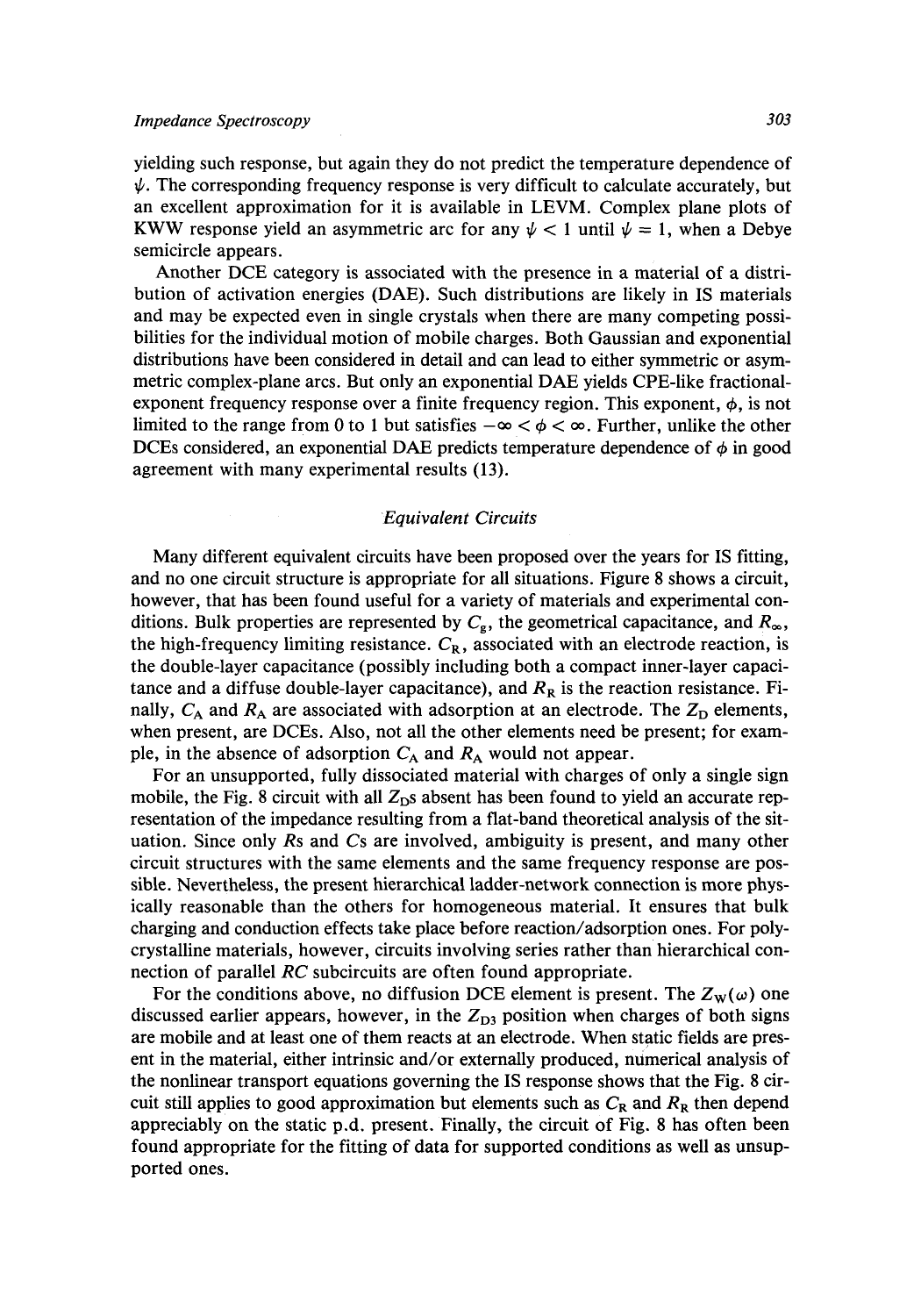

FIGURE 8. **An equivalent circuit of hierarchical structure** useful in **fitting much IS data. (Reprinted by permission of IEEE: "Interface Effects in the Electrical Response of Non-Metallic Conducting** Solids **and** Liquids," J.R. Macdonald, *IEEE Trans. on Electrical Insulation,* Vol. E1-15, pp. 65-82, Fig. 3. **Copyright** 9 IEEE 1981.)

### DEFINITIONS

*Admittance.* A complex quantity usually symbolized by  $Y = Y' + iY''$ . It is the inverse of impedance and is sometimes called complex conductance. Here  $i =$  $+ (-1)^{0.5}$ , and the single and double primes denote in-phase and quadrature components, respectively.

*Complex Dielectric Constant.* The ratio of the (complex) dielectric displacement to the small-signal AC electric field that induces the displacement. Conventionally written as  $\epsilon = \epsilon' - i\epsilon''$ . It is given by  $Y/(i\omega C_{\rm C})$ , where  $C_{\rm C}$  is the capacitance of the empty measuring cell.

*Complex Forms.* Impedance spectroscopy data may be expressed in two different forms. Rectangular:  $I = I' + iI''$ , where I' and I'' are the real and imaginary parts of *I*, respectively; or Modulus:  $I = |I|e^{i\phi}$ , where |*I*| is the modulus, or absolute value, of  $I$  and  $\phi$  is its phase angle, or argument. Note that the complex conjugate of  $I$  is  $I^* = I' - iI'' = |I|e^{-i\phi}.$ 

*Complex Modulus.*  $M = M' + iM''$ . It is the inverse of the complex dielectric constant and is also equal to  $i\omega C_{\rm C}Z$ .

*Debye Length.* A characteristic length that determines the extent of a space charge region near a discontinuity. It depends on temperature, dielectric constant, and the valence numbers and bulk concentrations of the mobile charges present. The diffuse double-layer capacitance present near a non-ohmic electrode is inversely proportional to the Debye length.

*Immittance.* A general term denoting any of the four basic impedance spectroscopy response quantities:  $Y, Z, \epsilon$ , or  $M; I = I' + iI''$ .